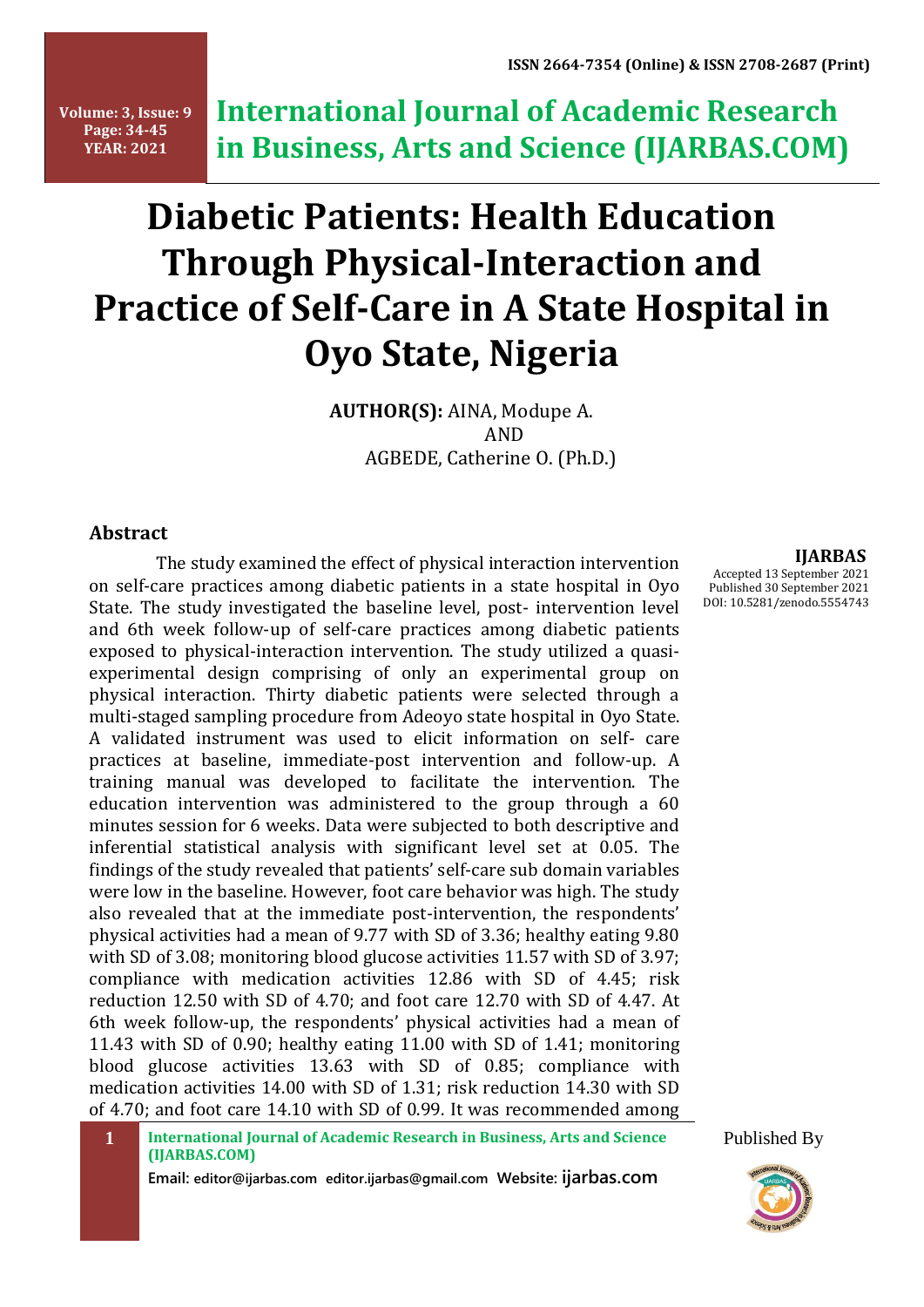others that health workers should as a matter of urgency introduce health classes to diabetic patients at least once a week to foster good adherence to self-care activities.

**Keywords:** Diabetic Patients, Health Education, Physical-Interaction,

Practice, Self-Care,

**About Author**

Author(s): **AINA, Modupe A.** Department of Public Health, Babcock University, Ilishan-Remo, Ogun State, Nigeria [dupeaina2002@yahoo.com](mailto:dupeaina2002@yahoo.com)

And

**AGBEDE, Catherine O. (Ph.D.)**

Department of Public Health, Babcock University, Ilishan-Remo, Ogun State, Nigeria [agbedec@babcock.edu.ng](mailto:dupeaina2002@yahoo.com)

**2 International Journal of Academic Research in Business, Arts and Science (IJARBAS.COM)**

**Email: editor@ijarbas.com , editor.ijarbas@gmail.com Website: ijarbas.com**

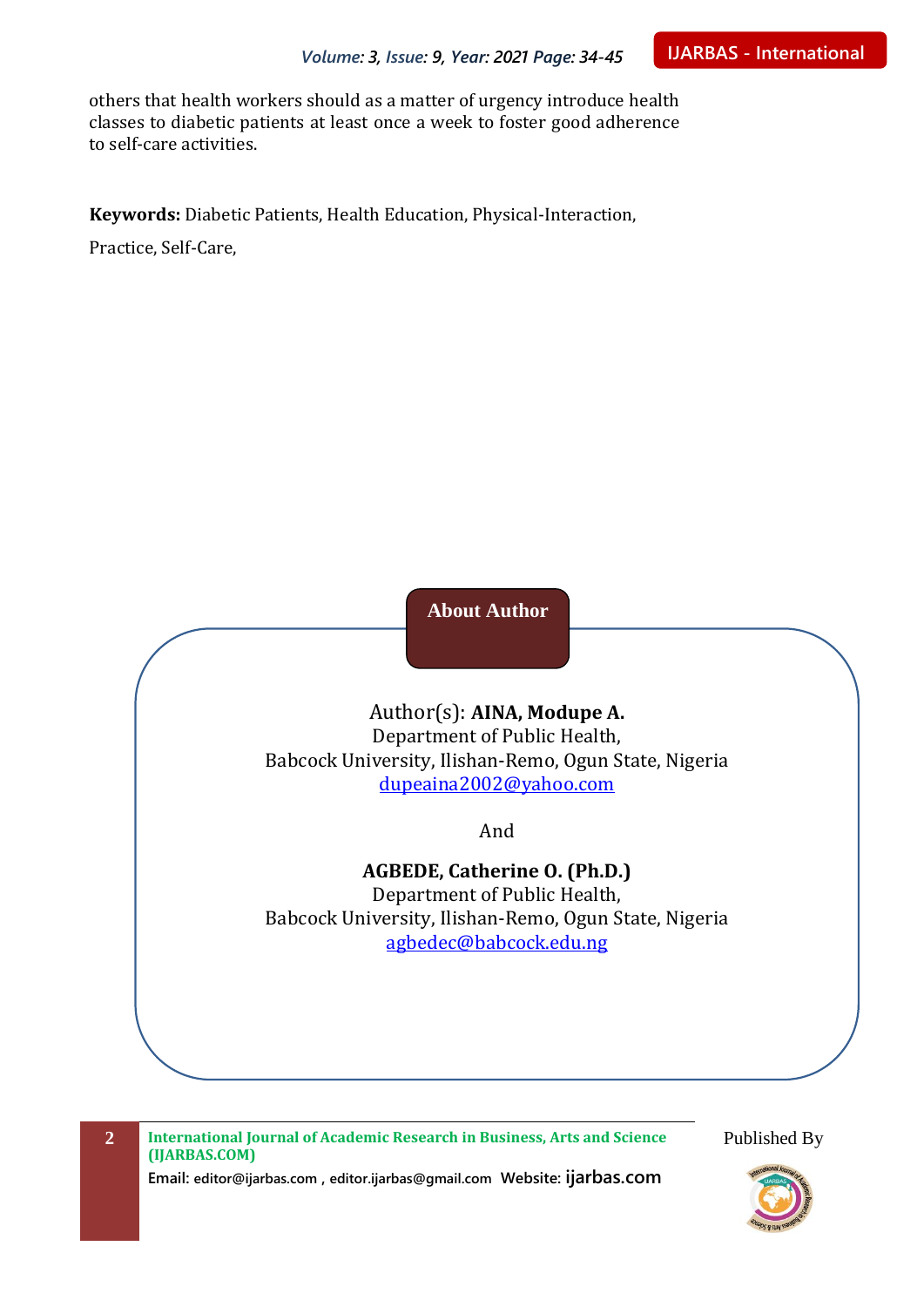#### **INTRODUCTION**

Diabetes is a serious, long-term condition with a major impact on the lives and wellbeing of individuals, families, and societies worldwide. It is among the top ten (10) causes of death in adults, and has been estimated to have caused four million deaths globally in 2017 (The International Diabetes Federation, 2017). Records have it that the prevalence of diabetes has increased in recent decades in most other developed and developing countries (Dwyer-Lindgren, et al., 2016, Wang, et al, 2017; Patterson, et al, 2019).

The International Diabetes Federation (IDF) estimated in 2017 that worldwide, 451 million adults live with diabetes with a predictable escalation to 693 million by the year 2045 if no effective prevention methods are adopted and implemented (Cho, et al., 2018). Diabetes may be type I diabetes (T1D), type II diabetes mellitus (T2D) or gestational diabetes mellitus (GDM) (Saeedi et al., 2020). Type I diabetes, formerly known as insulin dependent, juvenile or childhood-onset diabetes, is characterized by the inability of the pancreas to produce sufficient insulin. According to the WHO (2020), the cause or prevention of this type of diabetes remains unknown. On the other hand, type II diabetes (formerly known as noninsulin dependent or adult-onset diabetes), which is the focus of this study, is characterized either by the body not producing enough insulin, or it resists insulin. This type of diabetes, which largely has excess body weight and physical inactivity as risk factors, is now also occurring frequently in children (WHO, 2020). Diabetes is thus characterised by the body's inability to regulate the amount of sugar in the body. When uncontrolled, diabetes results in a condition known as raised blood sugar (hyperglycaemia) which damages different parts of the body system, especially the nerves and blood vessels.

Nigeria is one of the 48 countries of the International Diabetes Federation African region. Four hundred and sixty three million (463,000,000) people have diabetes in the world and more than 19 million people in the African Region (IDF, 2019). In Nigeria, the current prevalence of Diabetes among adults aged 20–69 years have been reported to be on the rise over the years and in the year 2017, prevalence of Diabetes was reported to be 1.7% (IDF, 2017) and now 3% in the year 2020 (IDF, 2020).

Various researchers have reported several prevalence rate ranging from 2% to 12% across the country (Sabir, et al. 2011, Gezawa, et al., 2015, Uloko, et al, 2018;). As already pointed out, the sixth edition of IDF diabetes Atlas indicated that Nigeria is the leading country in Africa in terms of the number of people with diabetes, 3.9 million had diabetes with 105,091 diabetes-related deaths in 2013 which is estimated to increase annually by 125,000 between 2010 and 2030 (IDF, 2013). Following the upsurge in the prevalence of Diabetes in Nigeria, it is evident that a method should be put in place to curb the menace of the disease.

Health educational interventions can improve health literacy and consequent self-care activities among individuals with diseases. Frequent verbal health educational interventions can enhance patients engagement, participation as well as promote medication literacy (Ampofo, et al., 2020). Educational strategies have been found as a popular and effective intervention in improving self-care behaviors among people with diabetes (Williams, et al., 2014). Diabetes education programs increased participant's awareness and understanding of the disease and strengthened motivation and self-care (Ahmed, et al. 2015). In addition, the study highlighted educational intervention as an important role in preventing acute complications, reducing the risk of long-term complications and consequently reducing the economic costs of diabetes treatment by preventing complications.



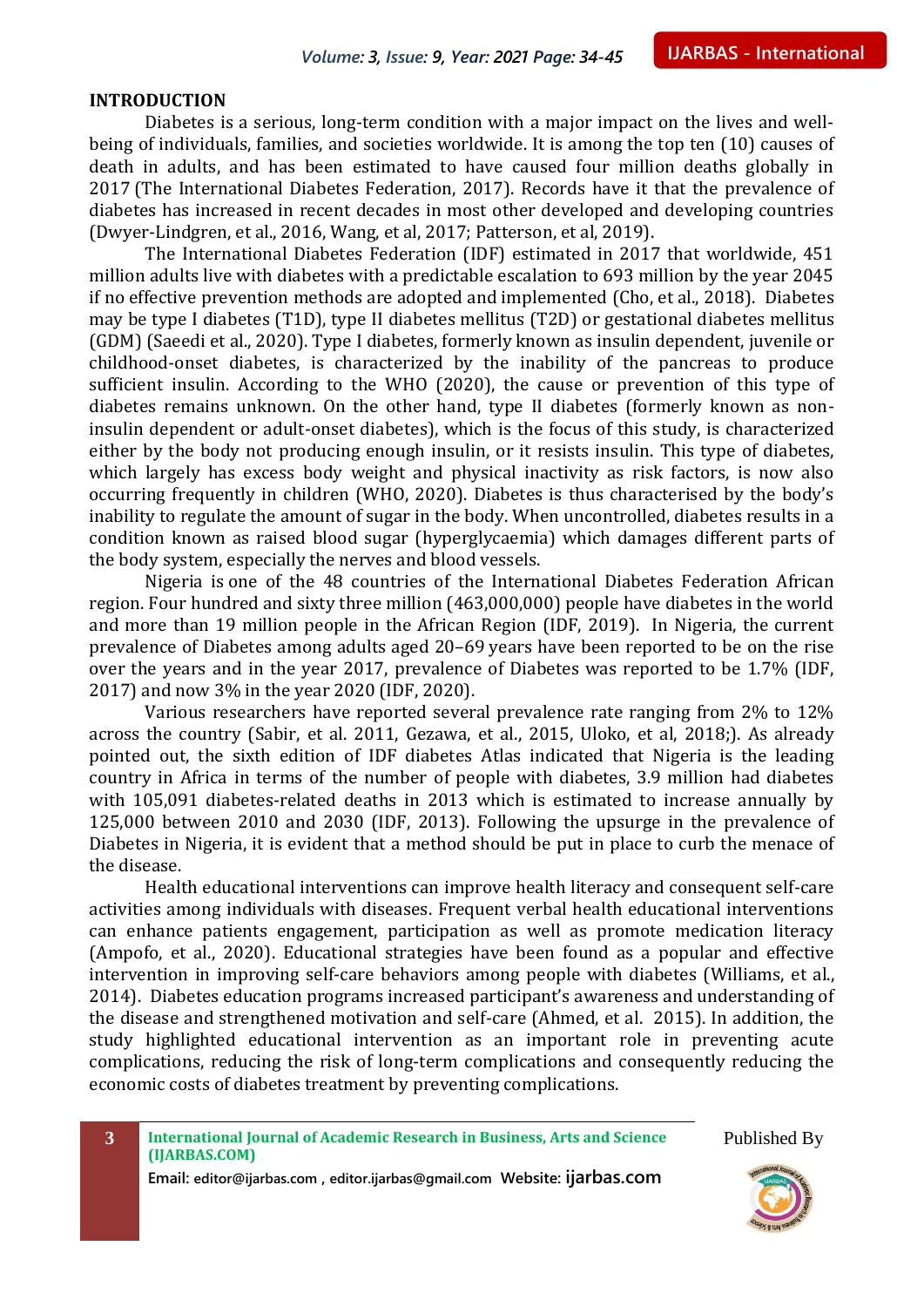In view of the above, the study examined the effect of physical interaction intervention on self-care practices among diabetic patients in a state hospital in Oyo State.Specifically, the study examined:

- 1. the baseline level of self-care practices among diabetic patients exposed to physicalinteraction intervention;
- 2. the level of physical-interaction intervention on the practices of self-care among diabetic patients; and
- 3. the self-care practices among diabetic patients exposed to physical-interaction intervention at 6th week follow-up.

#### **Research Questions**

The following research questions were raised for this study;

- 1. What is the baseline level of self-care practices among diabetic patients exposed to physical-interaction intervention in a state hospital in Oyo State?
- 2. What is the level of physical-interaction intervention on the practices of self-care among diabetic patients in a state hospital in Oyo State?
- 3. What are the self-care practices among diabetic patients exposed to physicalinteraction intervention at 6th week follow-up in a state hospital in Oyo State?

#### **Methodology**

The study utilized a quasi-experimental design comprising of only an experimental group on physical interaction. Thirty diabetic patients were selected through a multi-staged sampling procedure from Adeoyo state hospital in Oyo State. A validated instrument was used to elicit information on self- care practices at baseline, immediate-post intervention and follow-up. A training manual was developed to facilitate the intervention. The education intervention was administered to the group through a 60 minutes session for 6 weeks. Furthermore, at the end of the intervention, and subsequently the follow-up evaluation was conducted using the same instrument used at baseline. Data were subjected to both descriptive and inferential statistical analysis with significant level set at 0.05.

#### **Results**

**Research Question 1:** What is the baseline level of self-care practices among diabetic patients exposed to physical-interaction intervention in a state hospital in Oyo State?

**Table 1:** Baseline level of self-care practices among diabetic patients exposed to telephonemessages intervention

| <b>Self-Care Behavior</b>                                      | Physical-interaction |
|----------------------------------------------------------------|----------------------|
|                                                                | intervention         |
|                                                                | $F(\%)$              |
| <b>Physical Activities Measured on a 12-point Rating Scale</b> |                      |
| Low $(0-6)$                                                    | 26(86.7)             |
| High $(7-12)$                                                  | 4(13.3)              |
| Mean ±SD                                                       | $4.60 \pm 1.54$      |
| <b>Healthy Eating Measured on a12-point Rating Scale</b>       |                      |
| Low $(0-6)$                                                    | 23 (76.7)            |
| High $(7-12)$                                                  | 7(23.3)              |
| Mean $\pm SD$                                                  | $4.93 \pm 1.70$      |
| <b>Monitoring Blood Glucose Measured on a 15 -point Rating</b> |                      |
| <b>Scale</b>                                                   |                      |
| Low $(0-7.5)$                                                  | 28 (93.3)            |

**4 International Journal of Academic Research in Business, Arts and Science (IJARBAS.COM)**

Published By

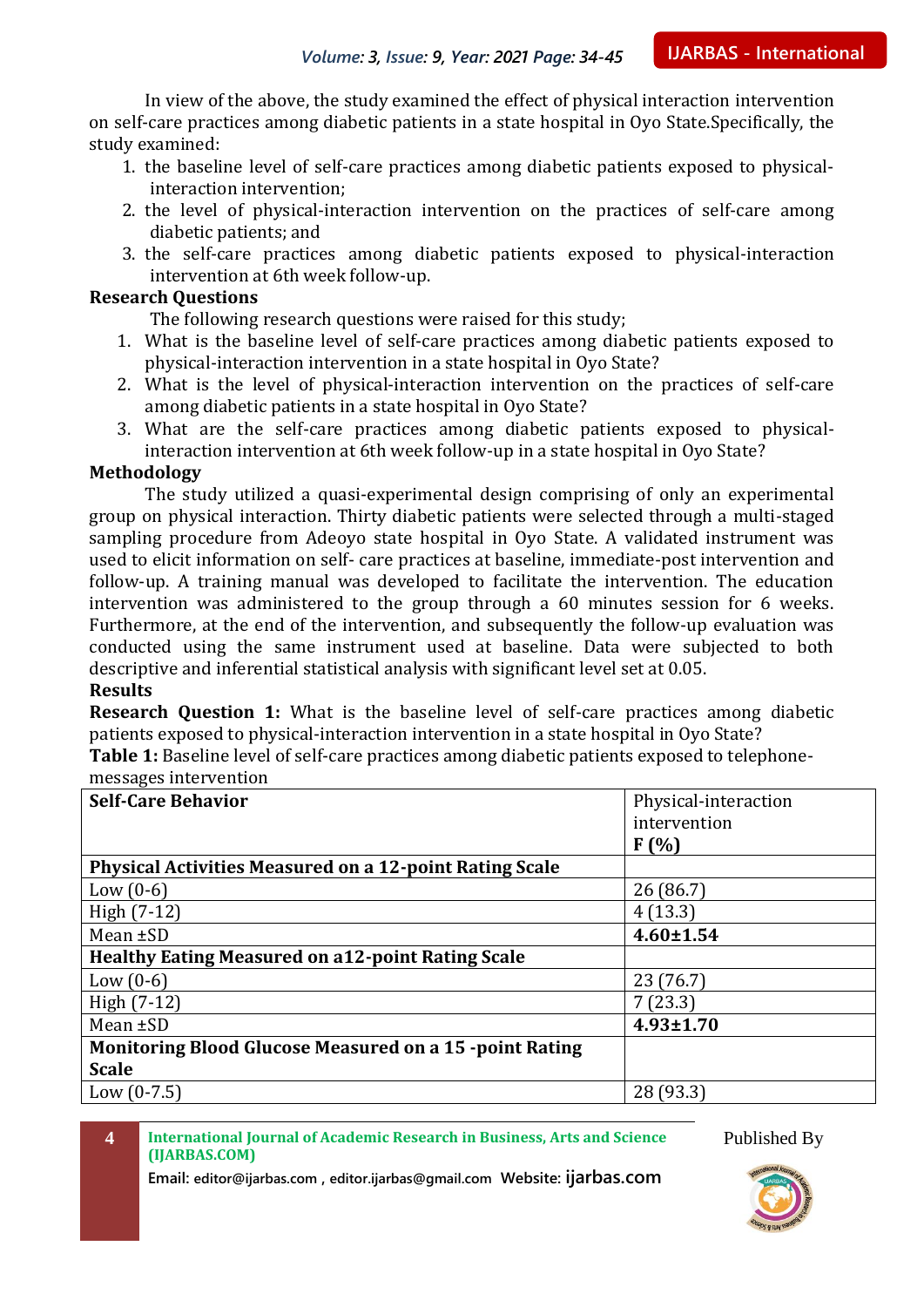| High (7.6-15)                                                      | 2(6.7)          |
|--------------------------------------------------------------------|-----------------|
|                                                                    |                 |
| Mean $\pm SD$                                                      | $4.57 \pm 1.85$ |
| <b>Compliance With Medication Measured on a 15-point Rating</b>    |                 |
| <b>Scale</b>                                                       |                 |
| High $(0-7.5)$                                                     | 23(76.7)        |
| $Low (7.6-15)$                                                     | 7(23.3)         |
| Mean $\pm SD$                                                      | $6.00 \pm 2.41$ |
| <b>Risk Reduction Behavior Measured on a 15-point Rating Scale</b> |                 |
| Low $(0-7.5)$                                                      | 16(53.3)        |
| High (7.6-15)                                                      | 14 (46.7)       |
| Mean $\pm SD$                                                      | $6.97 \pm 1.99$ |
| Foot Care Measured on a 15-point Rating Scale                      |                 |
| Low $(0-7.5)$                                                      | 13(43.3)        |
| High (7.6-15)                                                      | 17 (56.7)       |
| Mean±SD                                                            | $7.63 \pm 2.51$ |
| <b>Overall Self- Care Measured on an 84-point Rating Scale</b>     |                 |
| Low $(0-42)$                                                       | 28 (93.3)       |
| High (43-84)                                                       | 2(6.7)          |
| Mean±SD                                                            | 34.70±4.78      |

The patients' overall self-care practice was measured on an 84-point rating scale which was sectioned to assess the patients' physical activities, healthy eating, monitoring blood glucose, compliance with medication, risk reduction behavior and foot care behavior. Patients Mean ±SD score regarding physical activities, measured on a 12-point rating scale in the physical-interaction group was 4.60±1.55. Also, patient's healthy eating behavior measured on a 12-point rating scale showed a mean score of4.93±1.70. Furthermore, monitoring blood glucose by patients measured on a 15-point rating scale computed for physical-interaction group showed a Mean±SD score of 4.57±1.85. In addition, patients' compliance with medication score measured on a 15-point rating scale computed showed a Mean±SD of 6.00±2.41. Again, patients risk reduction behaviors mean score measure on a 15 point rating scale was 6.97±1.99. Furthermore, patients' foot care behavior computed on a 15-point rating scale, showed a mean score of7.63±2.51. The overall self-care behavior score measured on an84-point rating scale showed a mean score of34.70±4.78.

Patients' self-care sub domain variable proportion such as physical activities, healthy eating, monitoring blood glucose, compliance with medication and risk reduction behavior was low in the baseline. However, foot care behavior was high

**Research Question 2:** What is the level of physical-interaction intervention on the practices of self-care among diabetic patients in a state hospital in Oyo State?

**Table 2:** Level of self-care practices among diabetic patients exposed to physical interaction intervention

| <b>Variable</b>          | <b>Maximum Points on</b> | <b>Physical Interaction</b> |
|--------------------------|--------------------------|-----------------------------|
|                          | <b>Scale of Measure</b>  | $N=30$                      |
| <b>Overall Self-Care</b> | 84                       |                             |
| $Low (0-42)$             |                          | 3(10.0)                     |
| High (43-84)             |                          | 27(90.0)                    |
| Mean±SD                  |                          | $69.20 \pm 23.15$           |
|                          |                          |                             |

**5 International Journal of Academic Research in Business, Arts and Science (IJARBAS.COM)**

**Email: editor@ijarbas.com , editor.ijarbas@gmail.com Website: ijarbas.com**

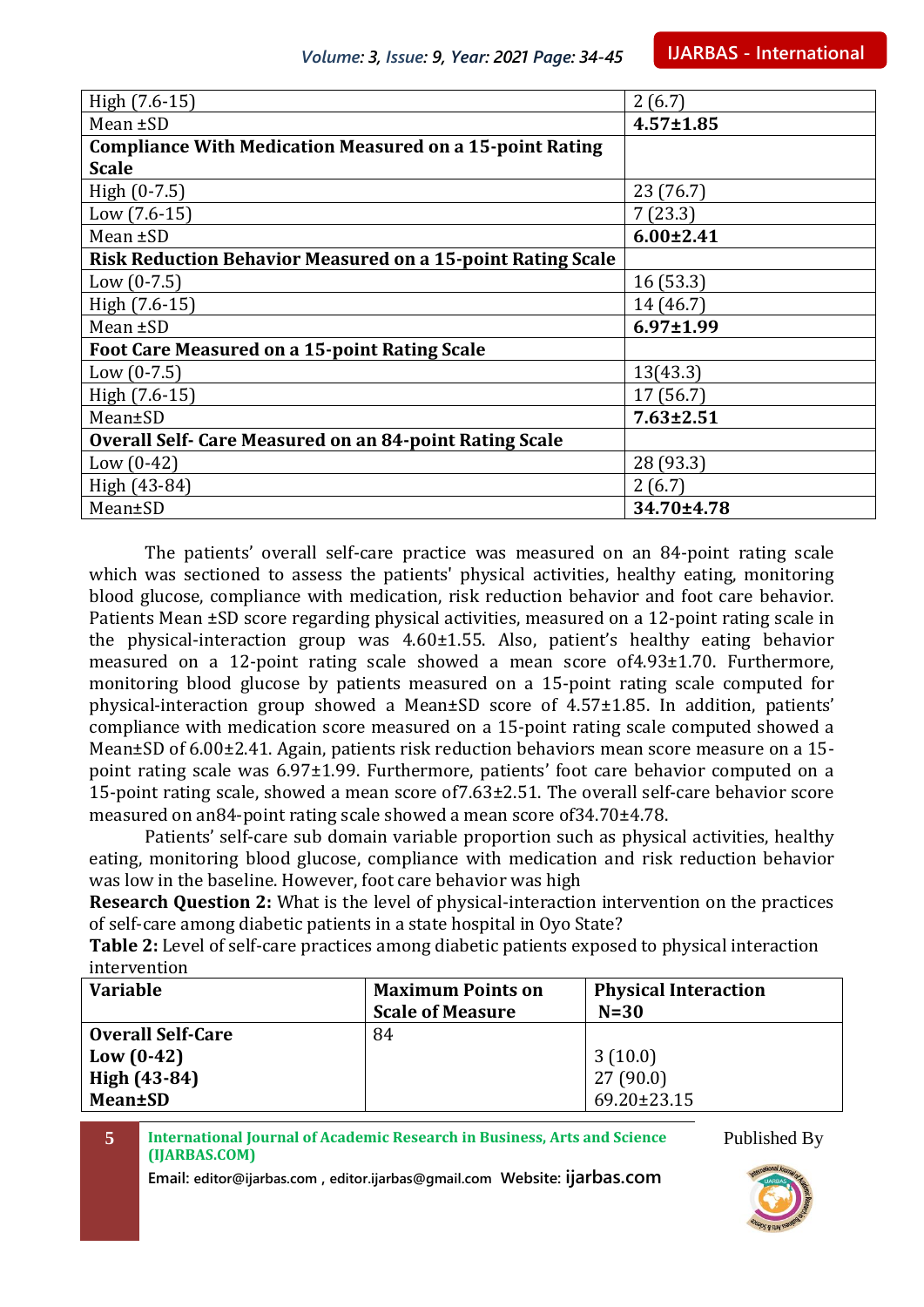| <b>Physical Activities</b>   | 12 |                  |
|------------------------------|----|------------------|
| Low $(0-6)$                  |    | 3(10.0)          |
| High (7-12)                  |    | 27(90.0)         |
| <b>Mean±SD</b>               |    | $9.77 \pm 3.36$  |
| <b>Healthy Eating</b>        | 12 |                  |
| Low $(0-6)$                  |    | 4(13.3)          |
| High $(7-12)$                |    | 26 (86.7)        |
| <b>Mean±SD</b>               |    | $9.80 \pm 3.09$  |
| <b>Monitoring Blood Glu.</b> | 15 |                  |
| $Low (0-7.5)$                |    | 3(10.0)          |
| High (7.6-15.0)              |    | 27(90.0)         |
| <b>Mean±SD</b>               |    | $11.57 \pm 3.97$ |
| Compliance                   | 15 |                  |
| $Low (0-7.5)$                |    | 3(10.0)          |
| High (7.6-15)                |    | 27(90.0)         |
| <b>Mean±SD</b>               |    | 12.87±4.46       |
| <b>Risk Reduction</b>        | 15 |                  |
| $Low (0-7.5)$                |    | 4(13.3)          |
| High(7.6-15)                 |    | 26(86.7)         |
| <b>Mean±SD</b>               |    | 12.50±4.70       |
| <b>Foot Care</b>             | 15 |                  |
| $Low (0-7.5)$                |    | 3(10.0)          |
| $High(7.6-15)$               |    | 27(90.0)         |
| <b>Mean±SD</b>               |    | 12.00±4.47       |

The respondent's' self-care of diabetics was measured using different typologies of self-care at the immediate post-intervention such as physical activities, healthy eating, monitoring blood glucose, compliance with medication, risk reduction and foot care. The overall self-care behavior measured on an 84- point rating scale revealed the mean and standard deviation (SD) were 69.20 and 23.14 respectively.

The respondents' physical activities had a mean of 9.77 with SD of 3.36; healthy eating 9.80 with SD of 3.08; monitoring blood glucose activities 11.57 with SD of 3.97; compliance with medication activities 12.86 with SD of 4.45; risk reduction 12.50 with SD of 4.70; and foot care 12.70 with SD of 4.47.

**Table 3: Impact Evaluation for Respondents' Self-Care Practice**

| Table 5. Impact Evaluation for Respondence Sen-care Fractice |                |                         |      |                     |       |                      |         |
|--------------------------------------------------------------|----------------|-------------------------|------|---------------------|-------|----------------------|---------|
| <b>Variables</b>                                             | <b>Maximu</b>  | <b>Baseline N=30</b>    |      | Post                |       | *ES (95%CI)          | p-value |
|                                                              | m Points       |                         |      | <b>Intervention</b> |       |                      |         |
|                                                              | on Scale       |                         |      | $N=30$              |       |                      |         |
|                                                              | of             |                         |      |                     |       |                      |         |
|                                                              | <b>Measure</b> |                         |      |                     |       |                      |         |
|                                                              |                | $\bar{x}$ (SE) $\pm$ SD |      | $\bar{x}$ (SE)±SD   |       |                      |         |
|                                                              |                |                         |      |                     |       |                      |         |
| <b>Overall Self-</b>                                         | 84             | 34.70                   | 4.78 | 69.20               | 23.14 | $-2.100$ ( $-6.26$ ) | 0.00    |
| Care                                                         |                | (0.87)                  |      | (4.23)              |       | to $2.06$            |         |
| <b>Physical</b>                                              | 12             | 4.60                    | 1.54 | 9.77                | 3.36  | $-2.010$ $(-2.67)$   | 0.00    |
| <b>Activities</b>                                            |                | (0.28)                  |      | (0.61)              |       | to $1.36$            |         |
| <b>Healthy Eating</b>                                        | 12             | 4.93                    | 1.70 | 9.80                | 3.08  | $-1.985$ $(-2.61)$   | 0.00    |

**6 International Journal of Academic Research in Business, Arts and Science (IJARBAS.COM)** Published By

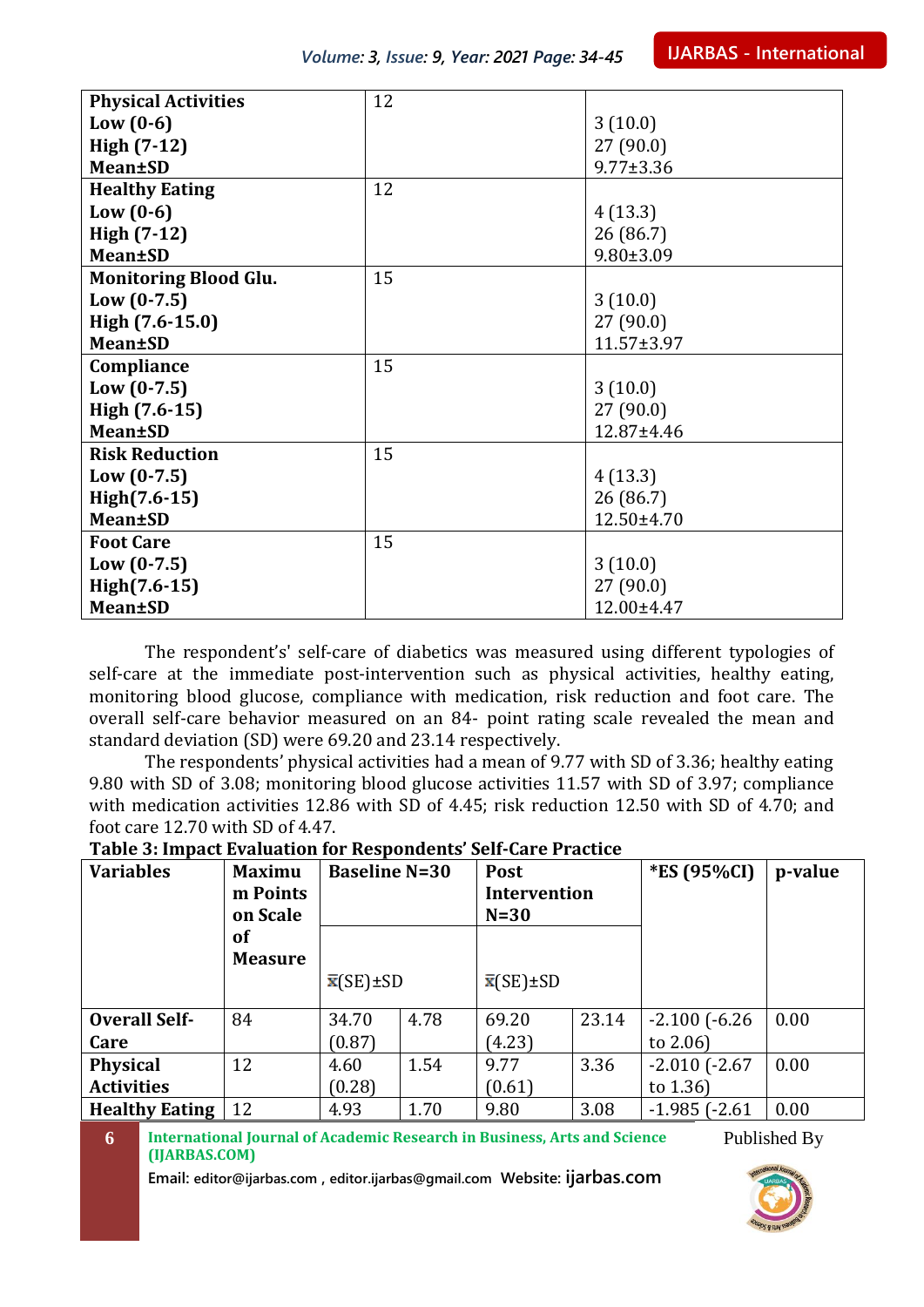**IJARBAS - International**

|                   |    | (0.31) |      | (0.56) |      | to $-1.37$ )         |      |
|-------------------|----|--------|------|--------|------|----------------------|------|
| <b>Monitoring</b> | 15 | 4.57   | 1.85 | 11.57  | 3.97 | $-2.298$ $(-3.07)$   | 0.00 |
| <b>Blood Glu.</b> |    | (0.34) |      | (0.73) |      | to $-1.53$           |      |
| Compliance        | 15 | 6.00   | 2.41 | 12.87  | 4.45 | $-1.951$ ( $-2.84$   | 0.00 |
|                   |    | (0.44) |      | (0.81) |      | to $-1.06$ )         |      |
| <b>Risk</b>       | 15 | 6.97   | 1.90 | 12.50  | 4.70 | $-1.560(-2.46)$      | 0.00 |
| Reduction         |    | (0.36) |      | (0.85) |      | to $-0.67$ )         |      |
| <b>Foot-Care</b>  | 15 | 7.63   | 2.29 | 12.70  | 4.47 | $-1.422$ ( $-2.32$ ) | 0.00 |
|                   |    | (0.46) |      | (0.81) |      | to $-0.52$ )         |      |

*Volume: 3, Issue: 9, Year: 2021 Page: 34-45*

Table 3 revealed that there was a statistically significant difference in the mean scores and the effect size computed indicating the magnitude of the differences in means between baseline and immediate post intervention was significant. The overall effect size was -2.100 with p-value of 0.000.

**Research Question 3:** What are the self-care practices among diabetic patients exposed to physical interaction intervention at 6th week follow-up in a state hospital in Oyo State?

| Table 4: Self-care practices among diabetic patients exposed to physical interaction |  |  |
|--------------------------------------------------------------------------------------|--|--|
| intervention at the 6 <sup>th</sup> week follow-up                                   |  |  |

| <b>Variable</b>              | <b>Maximum Points on</b> | <b>Intervention One N=30</b> |
|------------------------------|--------------------------|------------------------------|
|                              | <b>Scale of Measure</b>  |                              |
| <b>Overall Self-Care</b>     | 84                       |                              |
| $Low (0-42)$                 |                          | 0(0.00)                      |
| High (43-84)                 |                          | 30(100.0)                    |
| <b>Mean±SD</b>               |                          | 78.47±4.20                   |
| <b>Physical Activities</b>   | 12                       |                              |
| Low $(0-6)$                  |                          | 0(0.00)                      |
| High (7-12)                  |                          | 30(100.0)                    |
| <b>Mean±SD</b>               |                          | $11.43 \pm 0.90$             |
| <b>Healthy Eating</b>        | 12                       |                              |
| Low $(0-6)$                  |                          | 0(0.0)                       |
| High (7-12)                  |                          | 30(100.0)                    |
| <b>Mean±SD</b>               |                          | $11.00 \pm 1.41$             |
| <b>Monitoring Blood Glu.</b> | 15                       |                              |
| $Low (0-7.5)$                |                          | 0(100.0)                     |
| High (7.6-15.0)              |                          | 30(100.0)                    |
| <b>Mean</b> ±SD              |                          | $13.63 \pm 0.85$             |
| Compliance                   | 15                       |                              |
| $Low (0-7.5)$                |                          | 0(0.00)                      |
| High (7.6-15)                |                          | 30 (1000.0)                  |
| <b>Mean±SD</b>               |                          | 14.00±1.31                   |
| <b>Risk Reduction</b>        | 15                       |                              |
| $Low (0-7.5)$                |                          | (0.00)                       |
| High (7.6-15)                |                          | 30(100.0)                    |
| <b>Mean</b> ±SD              |                          | $14.30 \pm 1.15$             |

**7 International Journal of Academic Research in Business, Arts and Science (IJARBAS.COM)**

Published By

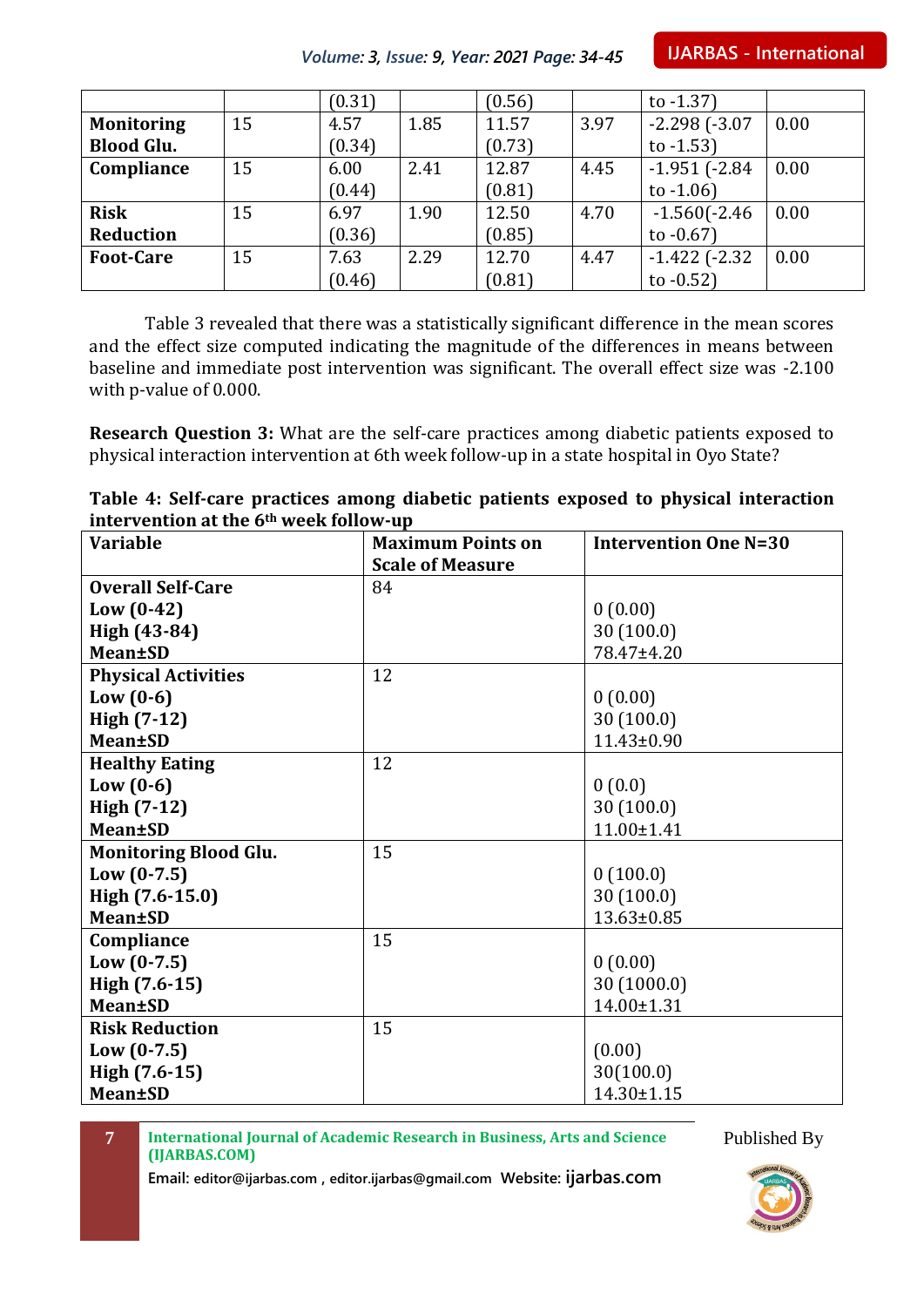| <b>Foot Care</b> | 15 |                |
|------------------|----|----------------|
| Low $(0-7.5)$    |    | 0(0.00)        |
| High $(7.6-15)$  |    | 30(100.0)      |
| Mean±SD          |    | $14.10\pm0.99$ |

The respondent's' self-care of diabetics was measured using different typologies of self-care such as physical activities, healthy eating, monitoring blood glucose, compliance with medication, risk reduction and foot care at 6th week follow-up. The overall self-care behavior measured on an 84- point rating scale revealed the mean and standard deviation (SD) were 78.47 and 4.20 respectively.

The respondents' physical activities had a mean of 11.43 with SD of 0.90; healthy eating 11.00 with SD of 1.41; monitoring blood glucose activities 13.63 with SD of 0.85; compliance with medication activities 14.00 with SD of 1.31; risk reduction 14.30 with SD of 4.70; and foot care 14.10 with SD of 0.99.

**Table 5: Impact Evaluation for Respondents' Self-Care Practice at the 6th week followup**

| <b>Variables</b>                           | <b>Maximu</b>                                                     | <b>Baseline N=30</b> |      |                   | Follow-Up N=30 |                                    | $p-$  |
|--------------------------------------------|-------------------------------------------------------------------|----------------------|------|-------------------|----------------|------------------------------------|-------|
|                                            | m<br><b>Points</b><br>on Scale<br><b>of</b><br><b>Measur</b><br>e | $\bar{x}$ (SE)±SD    |      | $\bar{x}$ (SE)±SD |                |                                    | value |
| <b>Overall Self-</b><br>Care               | 84                                                                | 34.70<br>(0.87)      | 4.78 | 78.47 (0.77)      | 4.20           | -9.895 (-11.01 to<br>$-8.78$       | 0.00  |
| <b>Physical</b>                            | 12                                                                | 4.60                 | 1.54 | 11.43(0.16)       | 0.90           | $-5.501$ ( $-5.82$ to $-$          | 0.00  |
| <b>Activities</b><br><b>Healthy Eating</b> | 12                                                                | (0.28)<br>4.93       | 1.70 | 11.00(0.26)       | 1.41           | 5.19<br>$-3.945$ ( $-4.33$ to $-$  | 0.00  |
|                                            |                                                                   | (0.31)               |      |                   |                | 3.56)                              |       |
| <b>Monitoring</b>                          | 15                                                                | 4.57                 | 1.85 | 13.63(1.55)       | 0.85           | $-6.401$ ( $-6.76$ to $-$          | 0.00  |
| <b>Blood Glu.</b>                          |                                                                   | (0.34)               |      |                   |                | 6.04)                              |       |
| Compliance                                 | 15                                                                | 6.00<br>(0.44)       | 2.41 | 14.00 (0.24)      | 1.31           | $-4.197$ ( $-4.68$ to $-$<br>3.72) | 0.00  |
| <b>Risk Reduction</b>                      | 15                                                                | 6.97<br>(0.36)       | 1.99 | 14.30 (0.21)      | 1.15           | $-4.588(-4.99)$ to -<br>4.18       | 0.00  |
| <b>Foot-Care</b>                           | 15                                                                | 7.63<br>(0.46)       | 2.51 | 14.10 (0.18)      | 0.99           | $-3.443$ ( $-3.92$ to $-$<br>2.)   | 0.00  |

**\****ES: effect size of the intervention computed from Cohen's d*

Table 5 revealed that there was a statistically significant difference in the mean scores and the effect size computed indicating the magnitude of the differences in means between baseline and 6th week follow-up was significant. The overall effect size was -9.895 with pvalue of 0.000.

The interaction plot in the physical interaction showed that the respondents' self-care practice increased across time. There was a significant increase in the self-care practices between the baseline and immediate post-intervention time. The increase in mean score was sustained at the follow-up period (Figure 1)

| - 8 | International Journal of Academic Research in Business, Arts and Science |
|-----|--------------------------------------------------------------------------|
|     | (IJARBAS.COM)                                                            |
|     |                                                                          |

**Email: editor@ijarbas.com , editor.ijarbas@gmail.com Website: ijarbas.com**

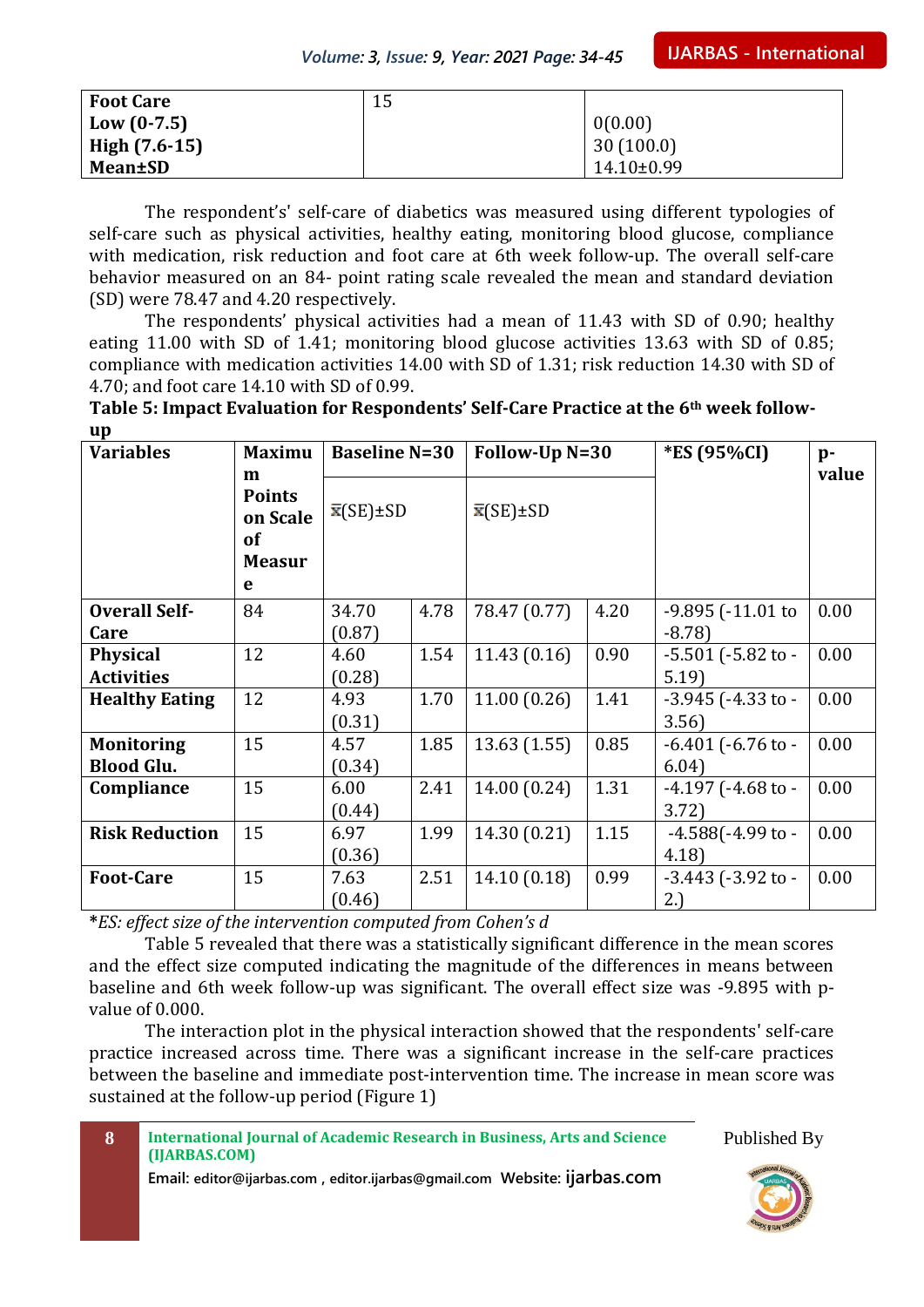

## **Estimated Marginal Means of Diabetics Self-Care**

**Figure 1: Plot Showing the Change in the Respondents' Self-Care Practices across the Timeline**

#### **Discussion**

The findings of the study revealed that patients' self-care sub domain variable proportion such as physical activities, healthy eating, monitoring blood glucose, compliance with medication and risk reduction behavior was low in the baseline. However, foot care behavior was high. The study also revealed that at the immediate post-intervention, the respondents' physical activities had a mean of 9.77 with SD of 3.36; healthy eating 9.80 with SD of 3.08; monitoring blood glucose activities 11.57 with SD of 3.97; compliance with medication activities 12.86 with SD of 4.45; risk reduction 12.50 with SD of 4.70; and foot care 12.70 with SD of 4.47. There was a statistically significant difference in the mean scores and the effect size computed indicating the magnitude of the differences in means between baseline and immediate post intervention was significant. The studies of Sarani (2011) and Jedgal et al. (2014) indicated the effect of physical interaction on promoting preventive behaviors and adhering to treatment or the construct of the pattern. Hisam, et al (2020) revealed that physical interaction increased the patients' self-care diabetic practice and decreased the rate of diabetic foot ulcer and admission for treatment of foot ulcer. This finding is also consistence with the study done by Hemmati, et al (2017) who reported higher

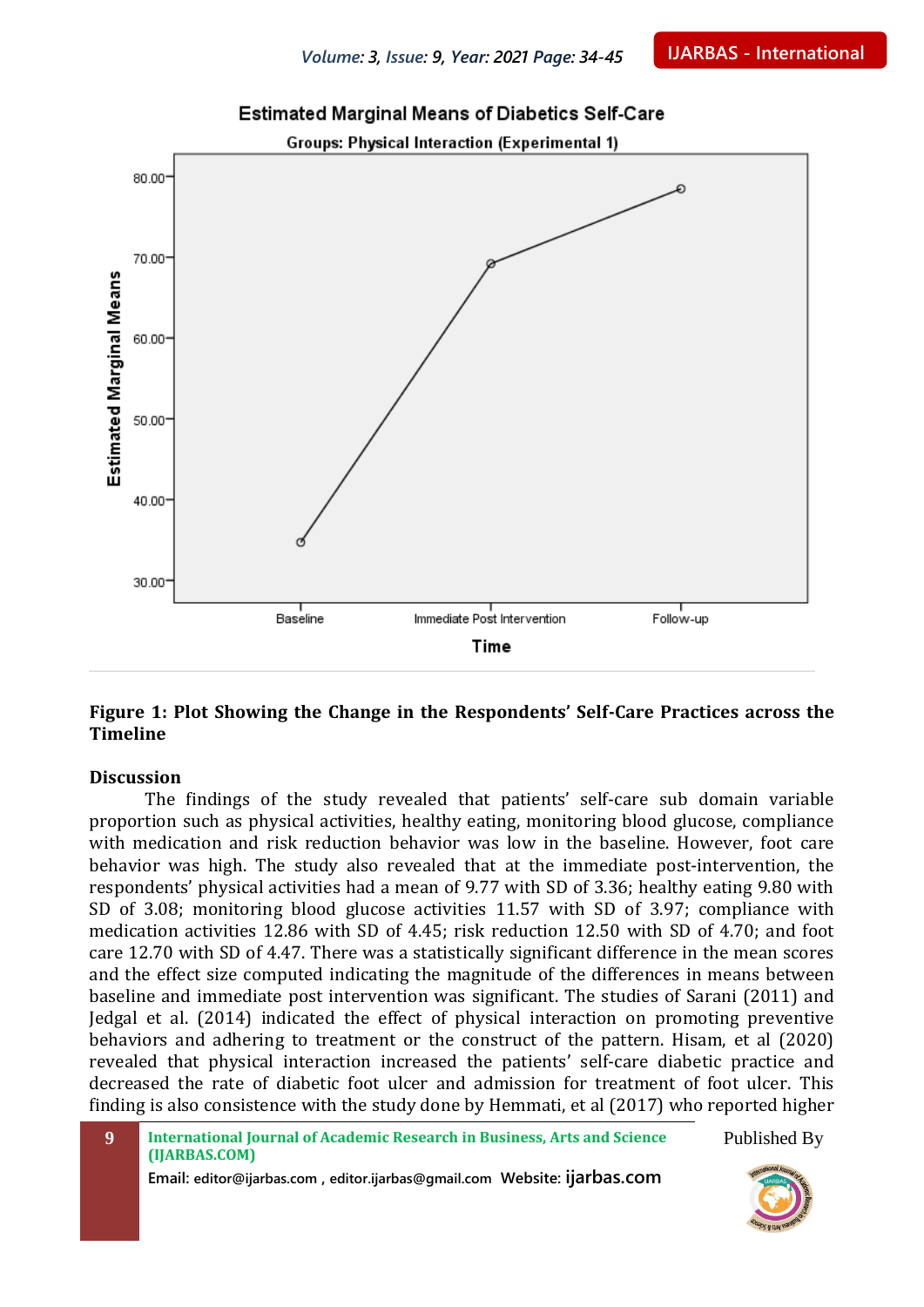self-care scores, in the total score, mean dietary adherence score, and physical activity score as well as in lipid profiles in the physical interaction group.

The study further revealed that at 6th week follow-up, the respondents' physical activities had a mean of 11.43 with SD of 0.90; healthy eating 11.00 with SD of 1.41; monitoring blood glucose activities 13.63 with SD of 0.85; compliance with medication activities 14.00 with SD of 1.31; risk reduction 14.30 with SD of 4.70; and foot care 14.10 with SD of 0.99. There was a statistically significant difference in the mean scores and the effect size computed indicating the magnitude of the differences in means between baseline and 6th week follow-up was significant.

#### **Conclusion**

The study concluded that physical interaction with diabetics patients, impacts the levels of self-care practices which are very important in achieving and sustaining optimal HBA1c and blood glucose levels among patients with T2DM positively. This was demonstrated at the immediate post-intervention and at the 6th week follow-up.

#### **Recommendations**

Based on the findings of this study, the following are recommended:

- 1. Health workers should as a matter of urgency introduce health classes to diabetic patients at least once a week to foster good adherence to self-care activities
- 2. Media houses should also run health programs on their station to inform or educate viewers on some of the health challenges.

#### **References**

- Ahmed, M.M., Degwy, H.M.E., Ali, M.I., &Hegazy, N.H. (2015). The effect of educational intervention on knowledge, attitude and glycemic control in patients with type 2 diabetes mellitus. *International Journal of Community Medicine and Public Health, 2*(3), 2-7.<https://dx.doi.org/10.18203/2394-6040.ijcmph20150487>
- Ampofo, A. G., Khan, E., &Ibitoye, M. B. (2020).Understanding the role of educational interventions on medication adherence in hypertension: A systematic review and meta-analysis. *Heart &lung: The Journal of Critical Care*, *49*(5), 537–547. <https://doi.org/10.1016/j.hrtlng.2020.02.039>
- Cho, N. H., Shaw, J. E., Karuranga, S., Huang, Y., da Rocha Fernandes, J. D., Ohlrogge, A. W., &Malanda, B. (2018). IDF Diabetes Atlas: Global estimates of diabetes prevalence for 2017 and projections for 2045. *Diabetes Research and Clinical Practice*, *138*, 271–281. <https://doi.org/10.1016/j.diabres.2018.02.023>
- Dwyer-Lindgren, L., Mackenbach, J. P., van Lenthe, F. J., Flaxman, A. D., &Mokdad, A. H. (2016). Diagnosed and Undiagnosed Diabetes Prevalence by County in the U.S., 1999- 2012. *Diabetes Care*, *39*(9), 1556–1562.<https://doi.org/10.2337/dc16-0678>
- Gezawa, I.D., Puepet, F.H., Mubi, B.M., Uloko, A.E., Bakki, B., Talle, M.A., &Haliru, I.(2015). Socio-demographic and anthropometric risk factors for type 2 diabetes in Maiduguri, North-Eastern Nigeria.*Sahel Medical Journal, 18*(5), 1– 7. <https://doi.org/10.4103/1118-8561.149495>
- Hemmati, A., Maslakpak, M., Razmara, S., &Niazkhani, Z. (2017). Effects of Face-to-Face and Telephone-Based Family-Oriented Education on Self-Care Behavior and Patient

**10 International Journal of Academic Research in Business, Arts and Science (IJARBAS.COM)**

**Email: editor@ijarbas.com , editor.ijarbas@gmail.com Website: ijarbas.com**

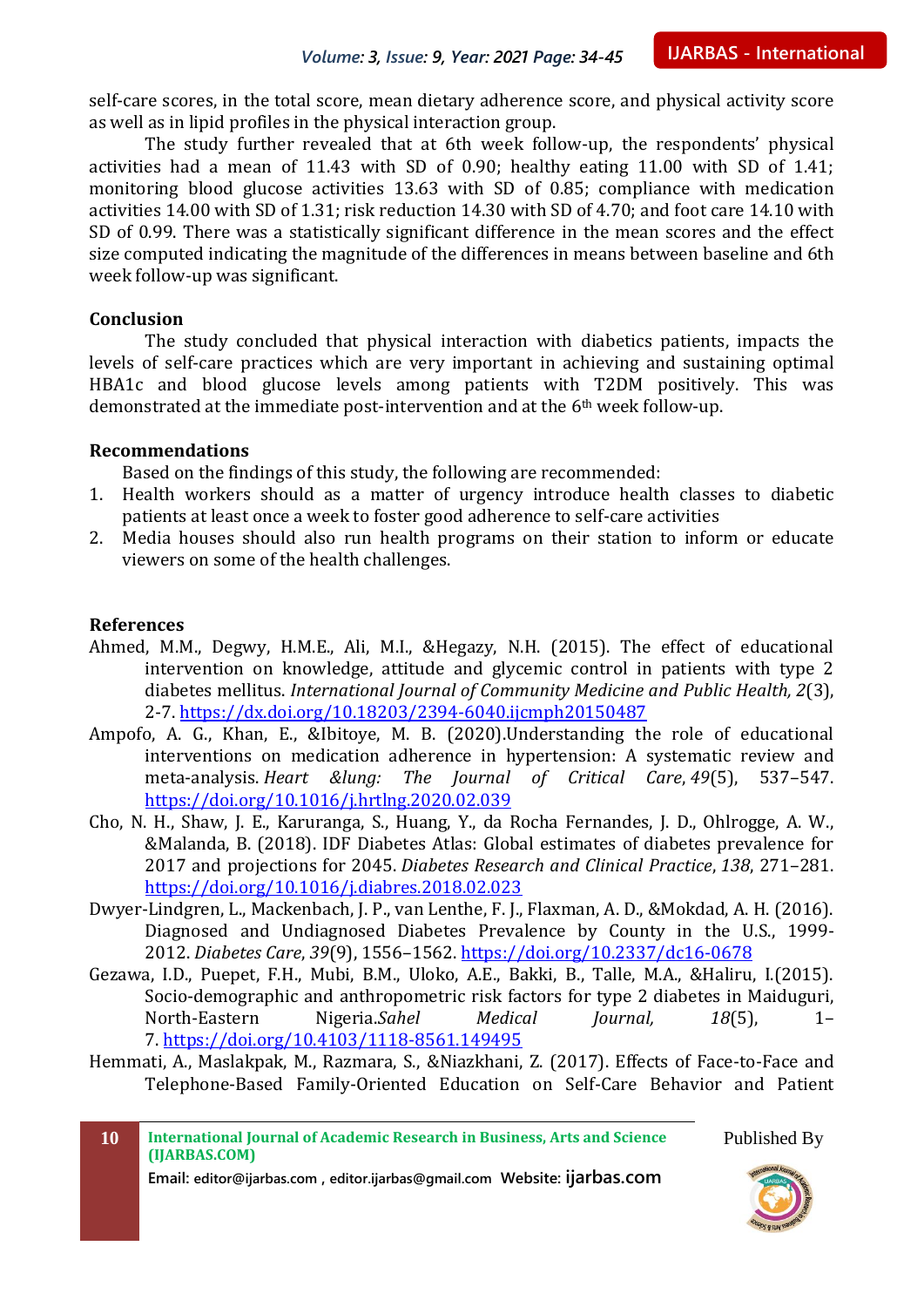Outcomes in Type 2 Diabetes: A Randomized Controlled Trial. *Journal of diabetes research*, *2017*, 8404328[.https://doi.org/10.1155/2017/8404328](https://doi.org/10.1155/2017/8404328)

- Hisam, A., Tariq, N., Hammad, M., Hassan, U., Iram, S., Tariq, I., & Ali, S. (2020). Self-Care and Dietary Patterns Among Diabetes Mellitus Patients in Rawalpindi. *Pakistan Armed Forces Medical Journal*, *66*(3), 217-223.
- International Diabetes Federation (2013). IDF Diabetes Atlas, 6th ed. Brussels, Belgium: International Diabetes Federation
- International Diabetes Federation (2017). IDF Diabetes Atlas, 8th ed. Brussels, Belgium: International Diabetes Federation
- International Diabetes Federation (2019). IDF Diabetes Atlas, 9th ed. Brussels, Belgium: International Diabetes Federation
- Patterson, C. C., Harjutsalo, V., Rosenbauer, J., Neu, A., Cinek, O., Skrivarhaug, T., Rami-Merhar, B., Soltesz, G., Svensson, J., Parslow, R. C., Castell, C., Schoenle, E. J., Bingley, P. J., Dahlquist, G., Jarosz-Chobot, P. K., Marčiulionytė, D., Roche, E. F., Rothe, U., Bratina, N., Ionescu-Tirgoviste, C., … Green, A. (2019). Trends and cyclical variation in the incidence of childhood type 1 diabetes in 26 European centres in the 25 year period 1989-2013: a multicentre prospective registration study. *Diabetologia*, *62*(3), 408– 417.<https://doi.org/10.1007/s00125-018-4763-3>
- Sabir, A. A., Isezuo, S. A., &Ohwovoriole, A. E. (2011).Dysglycaemia and its risk factors in an urban Fulani population of northern Nigeria. *West African Journal of Medicine*, *30*(5), 325–330.
- Saeedi, P., Petersohn, I., Salpea, P., Malanda, B., Karuranga, S., Unwin, N., Colagiuri, S., Guariguata, L., Motala, A. A., Ogurtsova, K., Shaw, J. E., Bright, D., Williams, R., & IDF Diabetes Atlas Committee (2020). Global and regional diabetes prevalence estimates for 2019 and projections for 2030 and 2045: Results from the International Diabetes Federation Diabetes Atlas, 9th edition. *Diabetes research and clinical practice*, *157*, 107843[.https://doi.org/10.1016/j.diabres.2019.107843](https://doi.org/10.1016/j.diabres.2019.107843)
- Sarani, M. (2011).The Study for Health Belief Model efficiency in adopting preventive behaviors in the Sistan region tuberculosis patients 2009-2010.*Medical Sciences and Health Services Zahedan*, 1: 152-3.
- Uloko, A. E., Musa, B. M., Ramalan, M. A., Gezawa, I. D., Puepet, F. H., Uloko, A. T., Borodo, M. M., &Sada, K. B. (2018). Prevalence and Risk Factors for Diabetes Mellitus in Nigeria: A Systematic Review and Meta-Analysis. *Diabetes therapy: research, treatment and education of diabetes and related disorders*, *9*(3), 1307–1316. <https://doi.org/10.1007/s13300-018-0441-1>
- Wang, L., Gao, P., Zhang, M., Huang, Z., Zhang, D., Deng, Q., Li, Y., Zhao, Z., Qin, X., Jin, D., Zhou, M., Tang, X., Hu, Y., & Wang, L. (2017). Prevalence and Ethnic Pattern of Diabetes and Prediabetes in China in 2013. *JAMA*, *317*(24), 2515–2523. <https://doi.org/10.1001/jama.2017.7596>
- Williams, J. L., Walker, R. J., Smalls, B. L., Campbell, J. A., &Egede, L. E. (2014). Effective interventions to improve medication adherence in Type 2 diabetes: a systematic review. *Diabetes Management (London, England)*, *4*(1), 29–48. https://doi.org/10.2217/dmt.13.62
- World Health Organisation. (2020). *Nigeria- Diabetes country profiles*. Geneva, Switzerland: World Health Organization.

**11 International Journal of Academic Research in Business, Arts and Science (IJARBAS.COM) Email: editor@ijarbas.com , editor.ijarbas@gmail.com Website: ijarbas.com** Published By